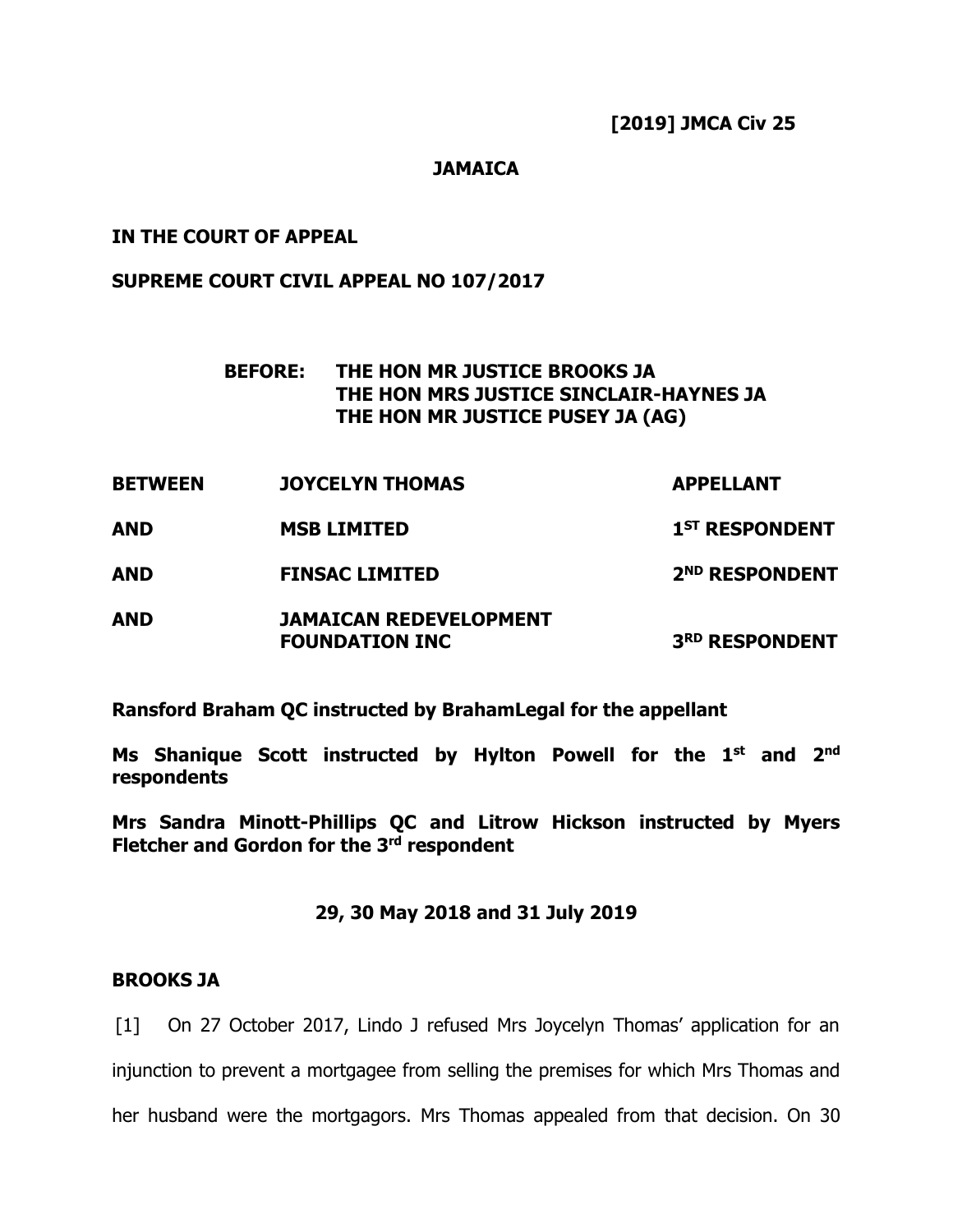May 2018, after hearing submissions from counsel, we dismissed the appeal and made the following orders:

- "1. The appeal is dismissed.
- 2. Reasons to be put in writing at a later date.
- 3. A decision in respect of the counter-notice of appeal is reserved."

[2] The crux of Mrs Thomas' complaint against the mortgagee, Jamaica Redevelopment Foundation Inc (JRF), is that it is purporting to exercise powers of sale based on invalid documentation. She accepts that she did sign an original mortgage instrument, but asserts that she did not sign the documents, by which the mortgage loan was purportedly increased and the mortgage upstamped. She complains that the signatures, on those documents, are not hers. It is on those documents, she says, that JRF is purporting to act. This scenario, she asserts, is a recognised basis for granting an injunction to prevent JRF from selling, until the issues are tried and resolved.

[3] JRF is not the original mortgagee. Mr and Mrs Thomas borrowed \$1,000,000.00 from Mutual Security Bank Limited in 1993. The loan was secured by a second mortgage on the Thomas's' premises. The first mortgage was later paid off and is immaterial for these purposes.

[4] Mutual Security Bank Limited later changed its name to MSB Limited (MSB).

[5] The second mortgage (the mortgage) was upstamped in 1998 to cover an additional \$10,000,000.00. In 1999, the loan repayment being in arrears, the premises were advertised for sale by way of public auction. It was then that Mrs Thomas filed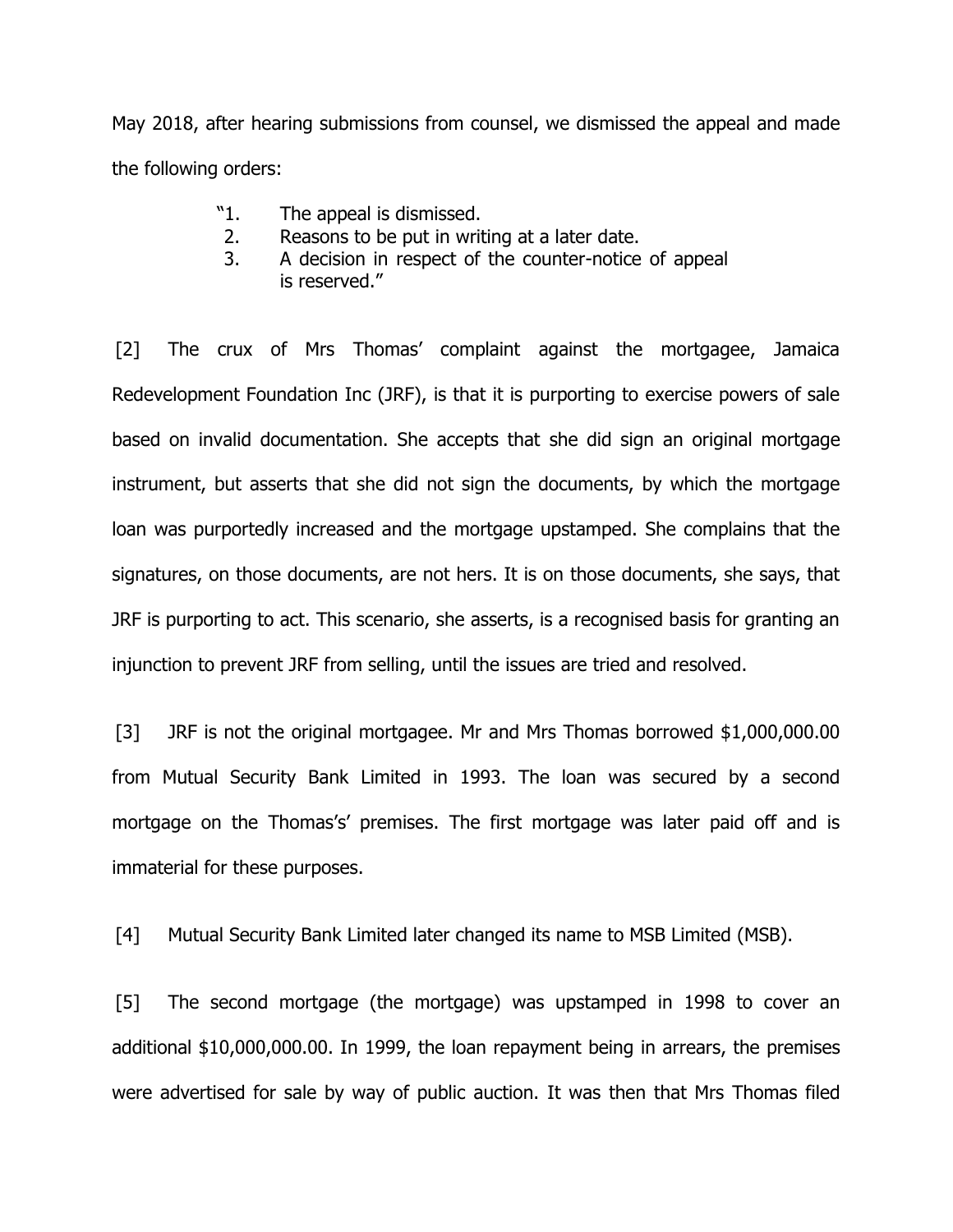suit against MSB and Finsac Limited (Finsac). Finsac is said to have had responsibility for the collection of debts that had been owed to MSB.

[6] Mrs Thomas secured an interlocutory injunction in 1999, preventing MSB and Finsac from exercising the powers of sale contained in the mortgage. Thereafter, her claim lay dormant until 2016, when JRF, which had by then acquired the mortgage (by way of a transfer, which was registered on 3 February 2015), sought to sell the premises. Mrs Thomas then joined JRF as a defendant to the claim and sought an injunction against it as well. She obtained an interim injunction, pending a hearing of the application with all parties present. It is that application that Lindo J heard.

## **The learned judge's findings**

[7] In arriving at her decision to refuse Mrs Thomas' application for an injunction until trial, the learned judge considered and applied the principles set out in the timeless case of **American Cyanamid Limited v Ethicon Limited** [1975] AC 396; [1975] UKHL 1; [1975] 1 All ER 504, as well as their Lordships' Privy Council decision in **National Commercial Bank Jamaica Limited v Olint Corporation Limited** [2009] UKPC 16; [2009] 1 WLR 1405. She considered:

- a. whether there was a serious issue to be tried;
- b. whether damages was an adequate remedy;
- c. whether Mrs Thomas had delayed unduly in taking action against JRF; and
- d. the location of the balance of convenience.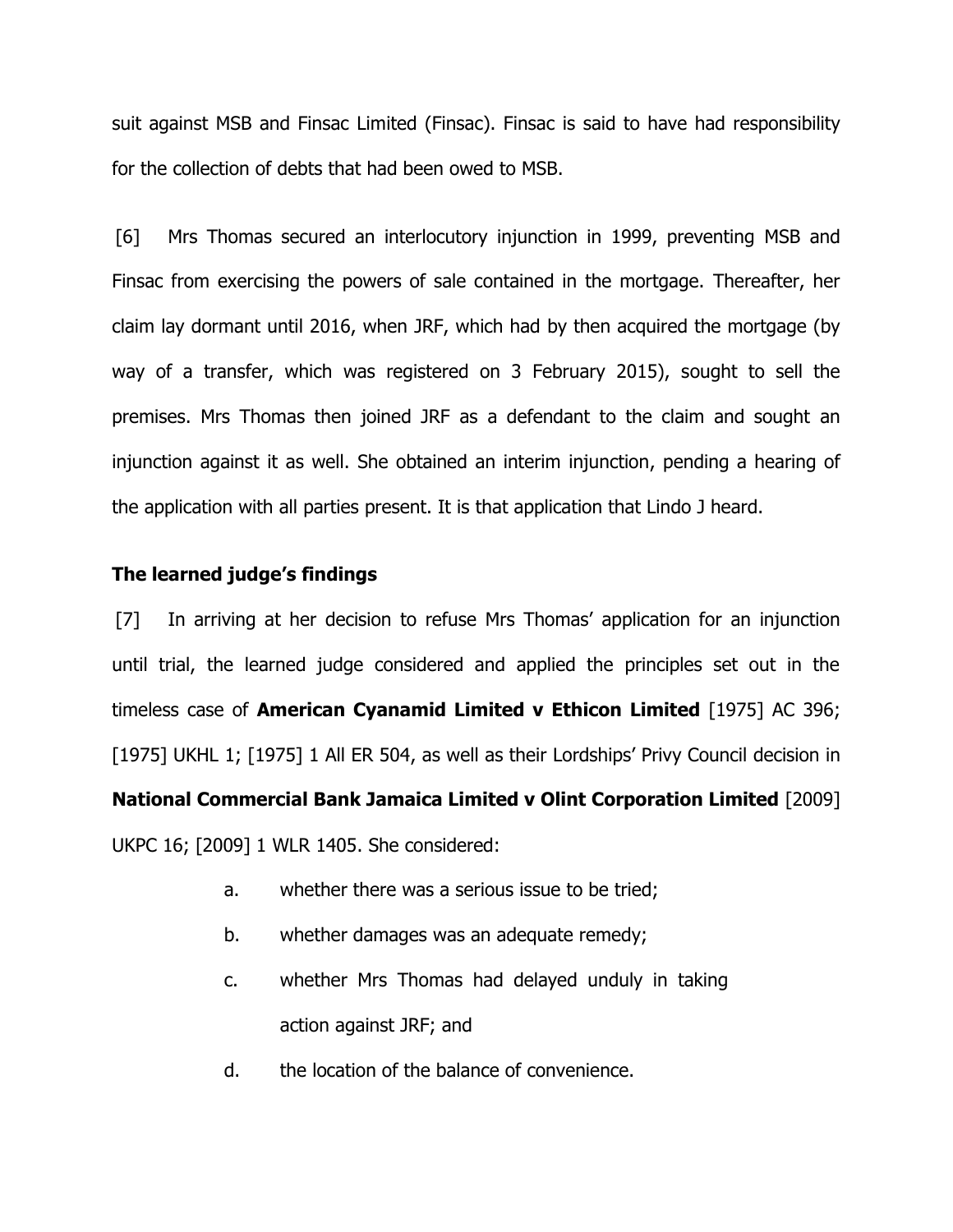[8] The learned judge found that Mrs Thomas had raised a serious issue to be tried. She found that Mrs Thomas had not had actual notice of the default in making the mortgage payments and the mortgagee's intention to exercise its powers of sale. This finding was based on the fact that mail was not, at the relevant time, delivered to the area in which the premises are located. As a result the judge found that Mrs Thomas had not delayed in taking action against JRF. The learned judge, however, found that "an award of damages would provide [Mrs Thomas] with an adequate remedy for any loss caused if she were to succeed in establishing her claim at the trial" (see paragraph [46] of her judgment). She also stated at paragraph [46] of her judgment:

> "…There is no evidence that the property enjoys any unique feature, for which damages would not compensate and the evidence is that she is not now residing there, but is temporarily residing in the United Kingdom, and no indication has been given as to when she went to live overseas or when she is likely to return to the home or if anyone is now residing there. I must note also that no issue has been raised that [JRF] would not be in a position to pay such damages."

[9] Despite making those findings, the learned judge still considered, apparently from an abundance of caution, the balance of convenience. She introduced that topic by properly stating that it is to be considered if there is a doubt as to the adequacy of damages (see paragraph [52] of her judgment). At paragraph [55], she concluded that the balance of convenience lay in favour of refusing the application. The learned judge came to that view based on her findings as to the ability to pay damages and Mrs Thomas' residence abroad. She said:

> "I note that no issue has been raised in relation to [JRF's] ability to give and honour an undertaking as to damages if it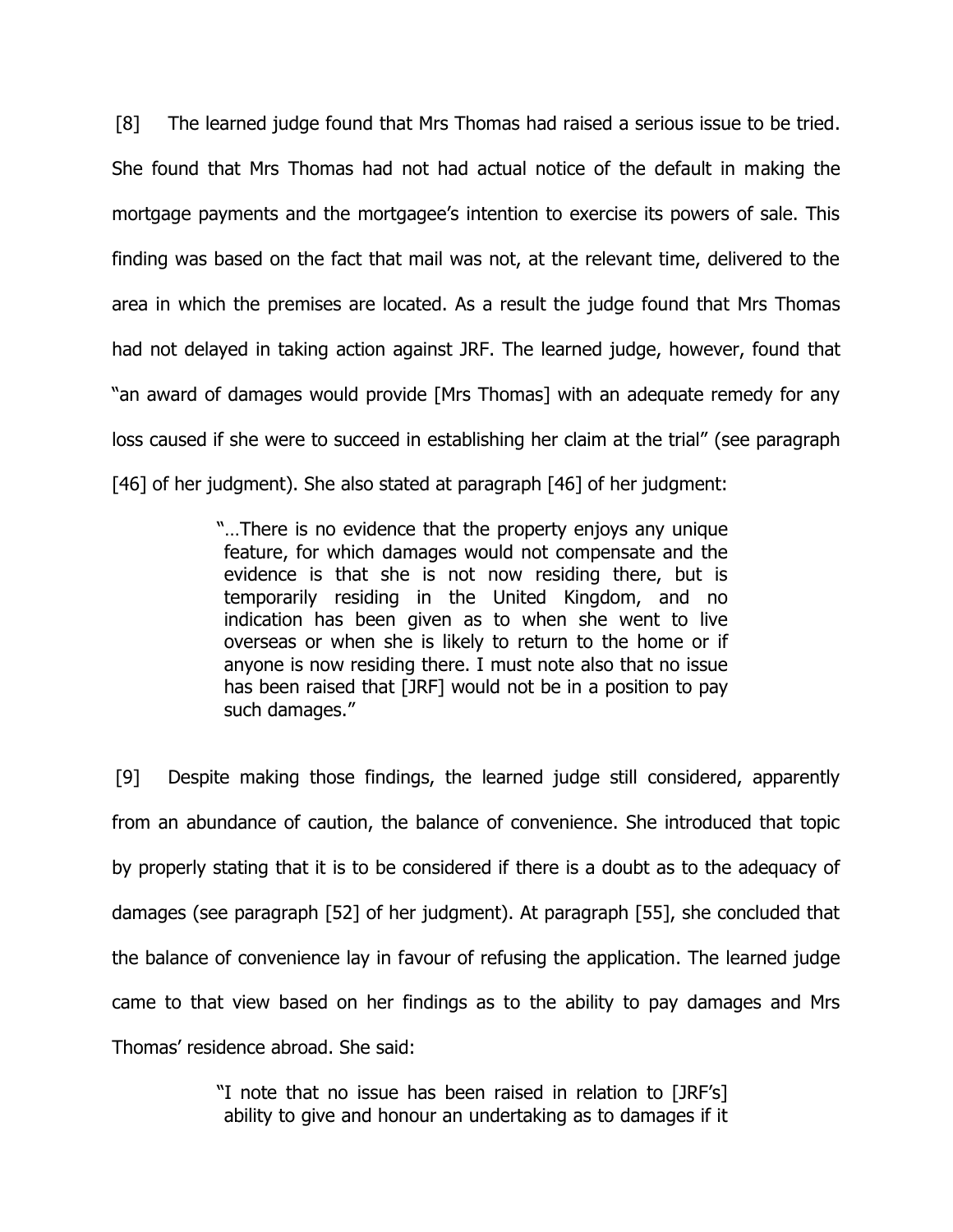is found that the injunction should have been granted. Further, as stated earlier, [Mrs Thomas] has given an address outside of the jurisdiction of the court and although, by way of affidavit, she gave to the court an undertaking as to damages in respect of the interim injunction, she is at this point 'outside of its reach'."

# **The grounds of appeal**

[10] Mrs Thomas' grounds of appeal are:

(1) "The Learned Judge in Chambers erred in law in refusing [Mrs Thomas'] application for interim injunction."

(2) "In circumstances where there is no purchaser or Agreement for Sale the Learned Judge in Chambers misconstrued and misapplied Section 106 of the Registration of titles Act as a statutory determination making damages an adequate remedy in the instant case."

(3) "The Learned Judge in Chambers having referred to **Tavares Ltd v Kes Development Co. Ltd & Arc Systems Ltd Claim No. 2008/HCV 02729** failed to properly apply same to the facts of the instant case and wrongly held that damages was an adequate remedy."

(4) "The Learned Judge in Chambers failed to appreciate that a claim in the prayer for damages did not by itself or at all make damages an adequate remedy."

(5) "The Learned Judge in Chambers failed to take into account the fact that there was no evidence before her that [JRF] was in a position to pay damages."

(6) "The Learned Judge in Chambers failed to properly or adequately assess the balance of convenience."

(7) "The Learned Judge in Chambers gave excess weight to the fact that [Mrs Thomas] was temporarily residing overseas and inadequate weight in the fact that [JRF] held [Mrs Thomas<sup>'</sup>] property as security."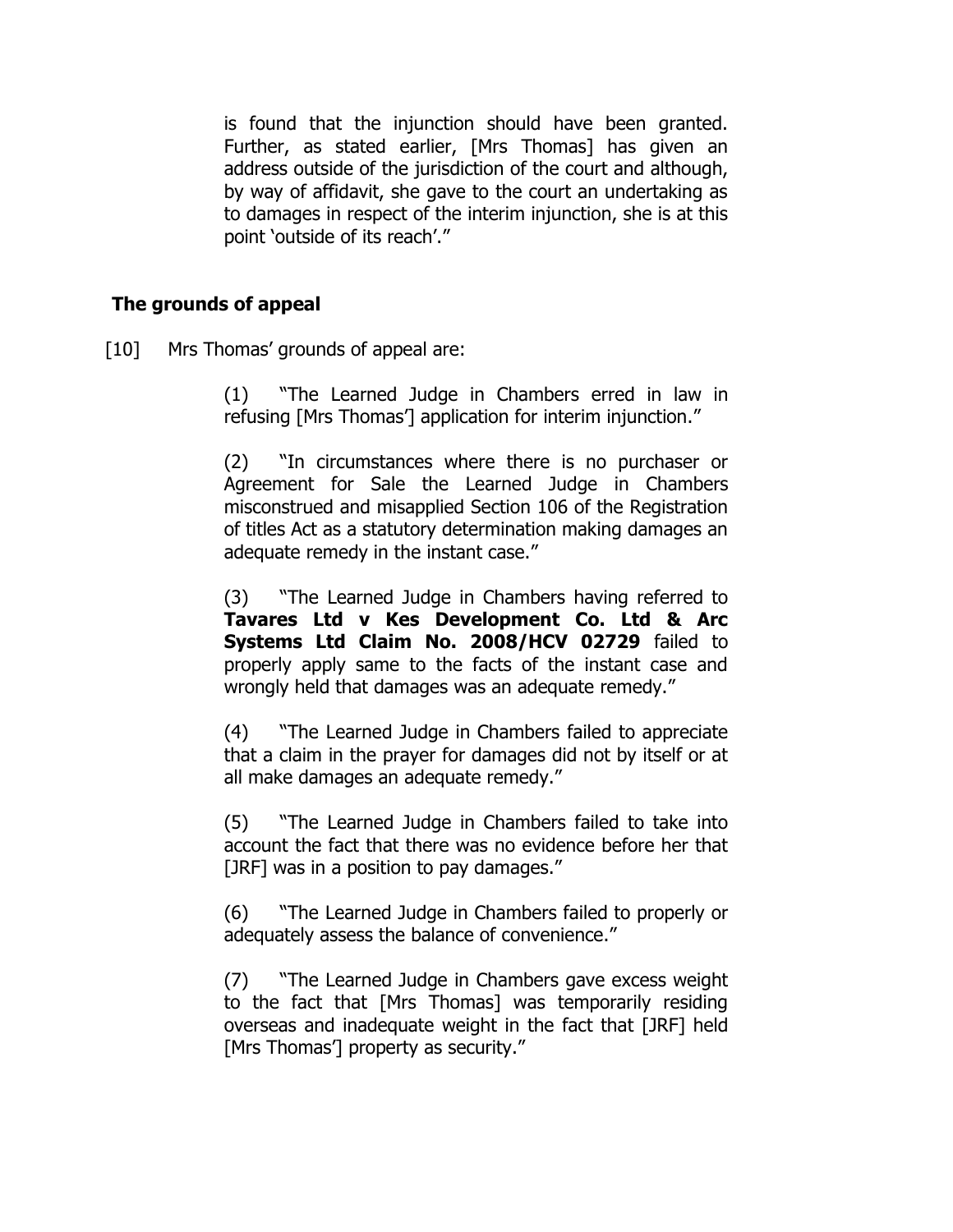# **The counter-notice of appeal**

[11] JRF filed a counter-notice of appeal. It contended that there were additional bases on which the learned judge's decision should be upheld. The grounds set out in the counter-notice of appeal were:

- "1. There is no serious issue to be tried between [Mrs Thomas] and [JRF] for reasons that include the following:
	- a. The absence of an allegation of fraud by [JRF] and its entitlement to all the protections extended to registered mortgagees by the Registration of Titles Act;
	- b. The mortgagors [sic] (including [Mrs Thomas']) grant to the registered mortgagee of the power to upstamp the mortgage;
	- c. The claim is not maintainable by one only of two joint tenant mortgagors without the other also being joined as a party to the action;
	- d. [JRF's] status as an assignee of the relevant mortgage.
	- e. The Amended Claim Form having been served outside of its 12-month validity period is ineffective to commence these proceedings against [JRF] and to invoke the court's jurisdiction.
- 2. Damages are an adequate remedy for any improper exercise by a registered mortgagee of its power of sale.
- 3. [Mrs Thomas'] delay is a bar to equitable relief. Notice to [Mrs Thomas] in 2005 of the assignment of the joint mortgage interest of herself and her husband to [JRF] is deemed effective once given in accordance with the agreed terms for such notice set out in the instrument of mortgage.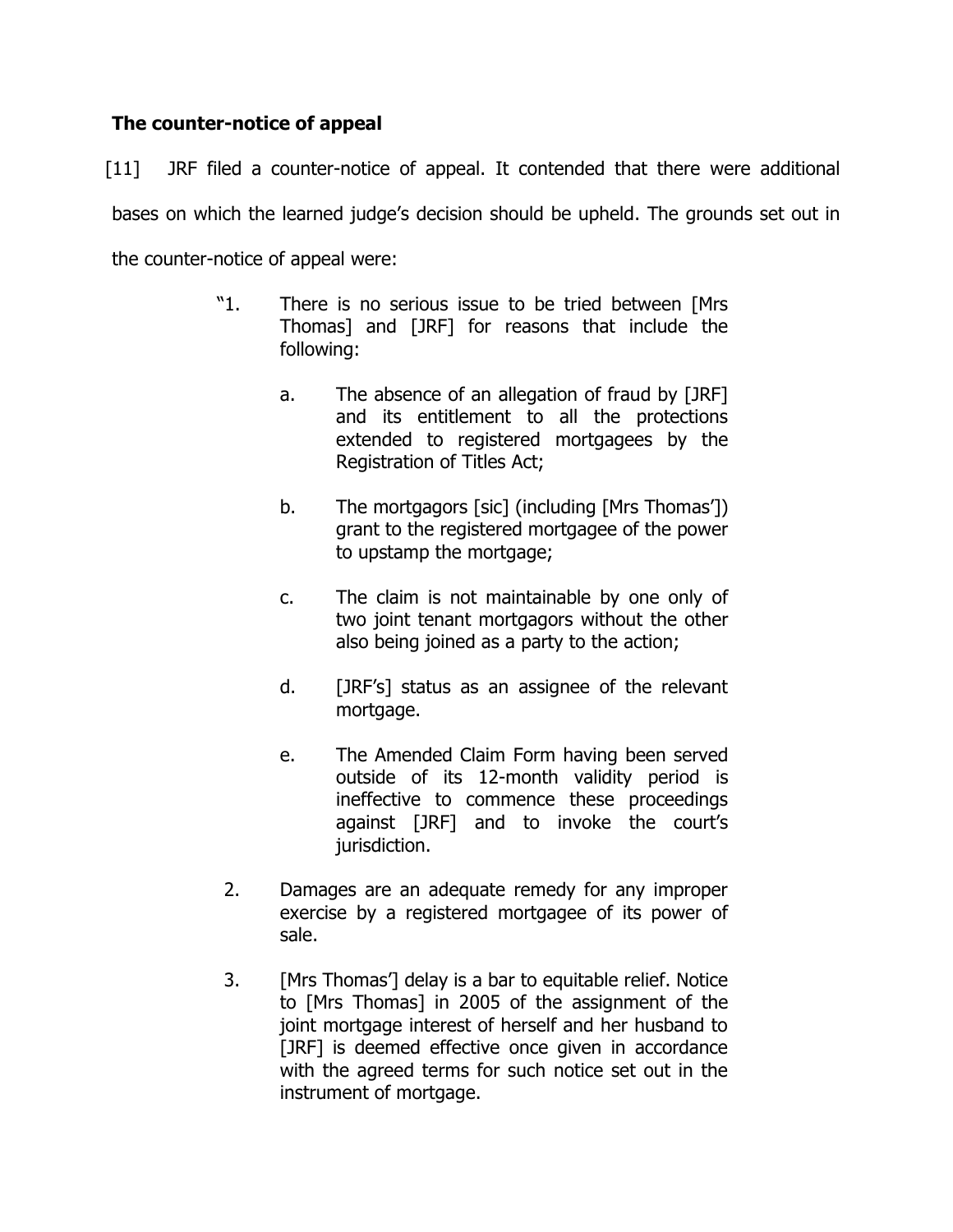4. Failing payment into court of the amount sworn by the mortgagee as due and owing under the mortgage, no restraint should be placed by order upon the exercise of [JRF's] rights under the mortgage."

## **The issues to be analysed**

[12] The various issues raised in the grounds of appeal and the counter-notice of appeal may be considered under two broad heads, namely:

- a. what is JRF's likely liability to Mrs Thomas, and
- b. whether damages is an adequate remedy in this case.

[13] From the counter-notice of appeal, only ground 1(a), (b) and (d) merits any specific consideration. Ground 1(c) and (e) was the subject of an application before the learned judge, which, on 24 July 2017, she refused. JRF did not seek leave to appeal from that decision. It is therefore barred from raising those points in a counter-notice of appeal. The fact that the learned judge referred to the points in her judgment did not revive the issue for the purposes of an appeal.

[14] The remainder of the grounds set out in the counter-notice of appeal, as framed and argued, fly in the face of established principles and authority.

> Ground 2: **Global Trust Limited and Another v Jamaica Re-Development Foundation Inc** (unreported) Court of Appeal, Jamaica, Supreme Court Civil Appeal No 41/2004, judgment delivered 27 July 2007, is authority for the principle that section 106 of the Registration of Titles Act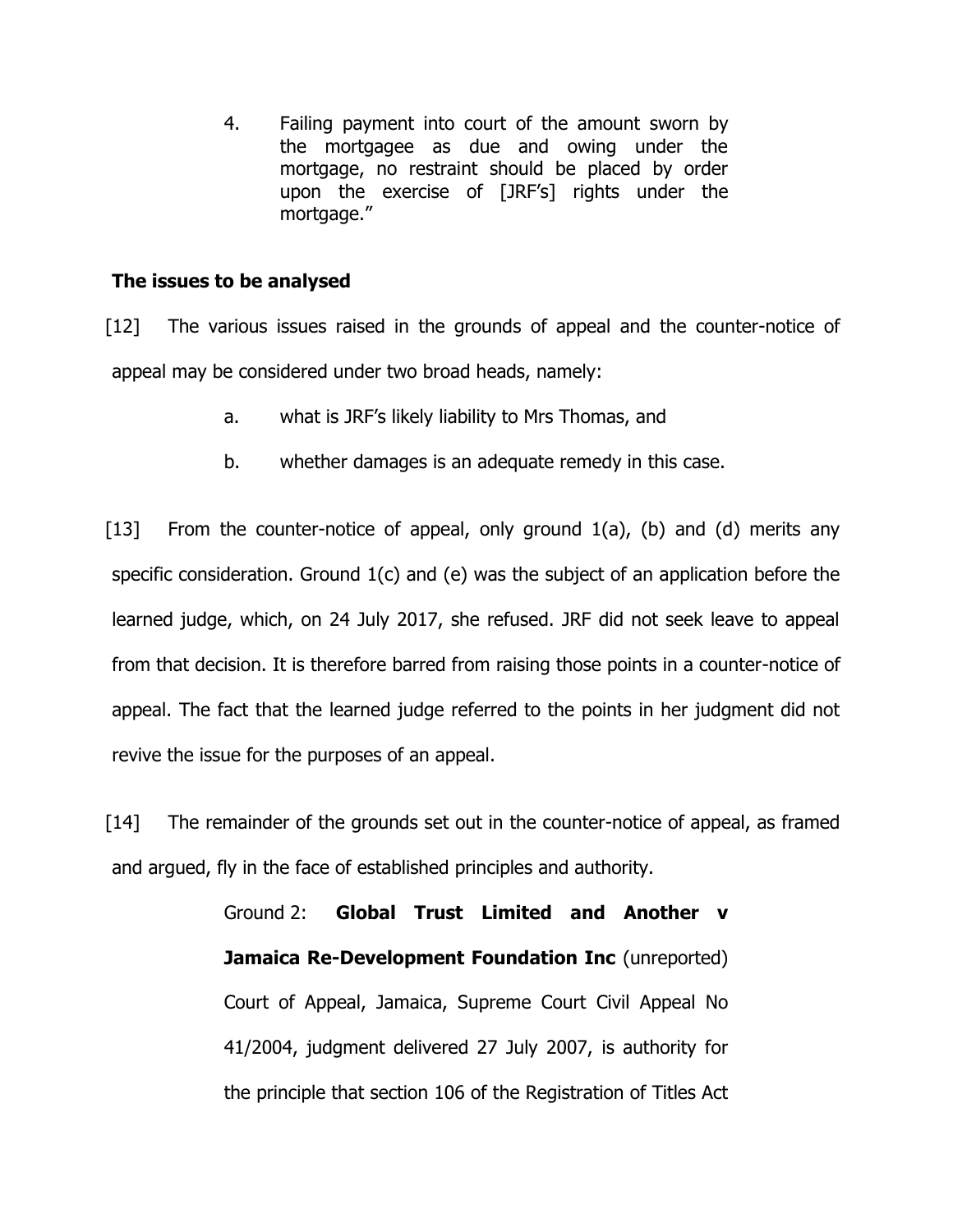(the ROTA), dealing with the adequacy of damages, does not apply to applications for an injunction to restrain a mortgagee from exercising a power of sale.

Ground 3: The exercise of a discretion by a judge of first instance will not be lightly set aside by an appellate court unless proved to be clearly aberrant (see **Hadmor Productions Limited v Hamilton** [1982] 1 All ER 1042). This is particularly applicable in the exercise of an equitable jurisdiction. The learned judge gave a considered reason for rejecting the contention that Mrs Thomas had been given notice of default. It cannot be faulted.

Ground 4: **Brady v Jamaica Redevelopment Foundation Inc** (unreported) Court of Appeal, Jamaica, Supreme Court Civil Appeal No 29/2007, judgment delivered 12 June 2008 supports the principle that an injunction will be granted, without the need for a payment into court, if the mortgagor challenges the validity of the mortgage instrument.

[15] Some of the points raised during submissions concerning these latter grounds may be incidentally considered in the analysis of Mrs Thomas' grounds of appeal.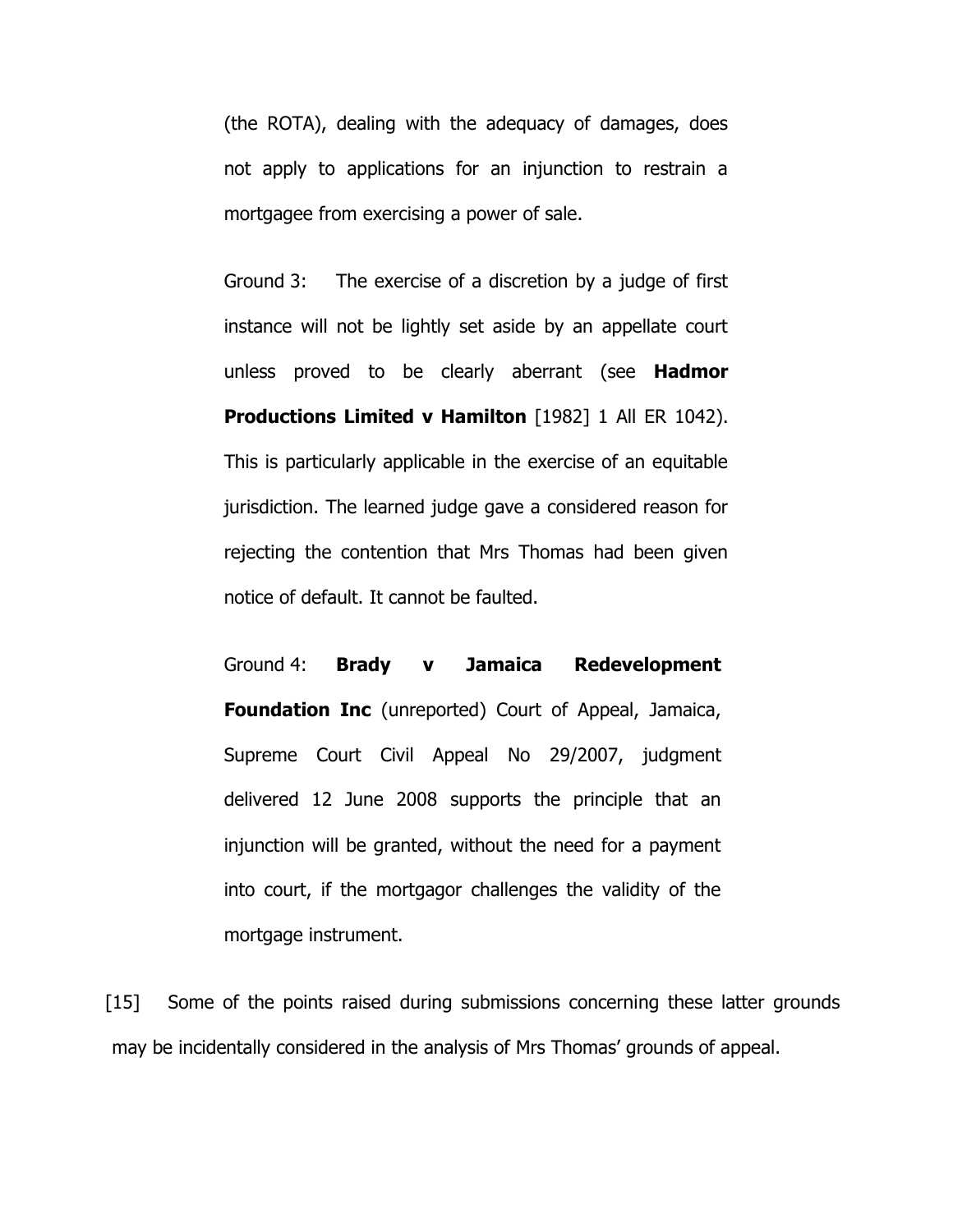## **JRF's likely liability to Mrs Thomas**

[16] The key to resolving this issue, is section 71 of the ROTA. The section provides protection to persons who, without fraud, acquire registered interests in land. The section states:

> "Except in the case of fraud, no person contracting or dealing with, or taking or proposing to take a transfer from the proprietor of any registered land, lease, mortgage or charge, shall be required or in any manner concerned to enquire or ascertain the circumstances under, or the consideration for, which such proprietor or any previous proprietor thereof was registered, or to see to the application of any purchase or consideration money, or shall be affected by notice, actual or constructive, of any trust or unregistered interest, **any rule of law or equity to the contrary notwithstanding;** and the knowledge that any such trust or unregistered interest is in existence shall not of itself be imputed as fraud." (Emphasis supplied)

It is necessary to stress that the section applies despite any other rule of law or equity.

[17] In this case, JRF is the "person" who has taken a transfer of the mortgage from the registered proprietor of the mortgage, namely, MSB. JRF was, accordingly, not obliged to enquire into the circumstances by which the mortgage, or its upstamping, was registered. There is no allegation that JRF was or is a party to any fraud in respect of the transfer of the mortgage.

[18] Their Lordships, in **Vehicles and Supplies Limited and another v Financial Institutions Services Limited** [2005] UKPC 24; (2005) 66 WIR 260, pointed out that section 71 of the ROTA is to the effect that, "in the absence of fraud, the transferee of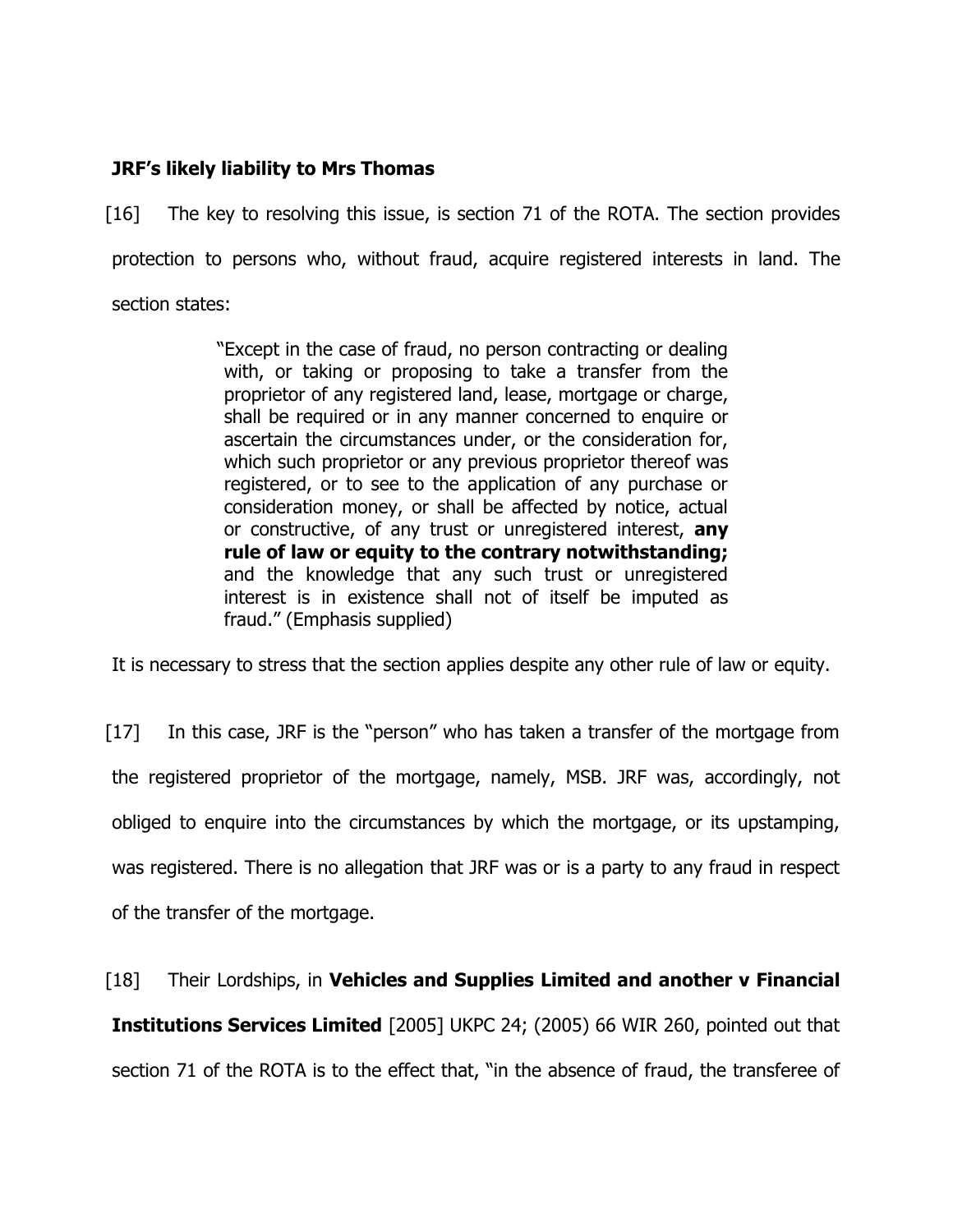a registered interest is not affected by notice, actual or constructive, of any trust or unregistered interest" (page 264 a-b).

[19] In **Paulette Hamilton v George Hamilton and Others** (unreported) Court of Appeal, Jamaica, Supreme Court Civil Appeal No 77/2007, judgment delivered 31 July 2008, Mrs Hamilton had claimed that a mortgage instrument signed by her, pledging her real property to a bank as security for a loan, was invalid, because she had signed it under undue influence by her husband, and without independent legal advice. As in the present case, JRF was a transferee of that mortgage. Mrs Hamilton sought to restrain JRF from selling the property, but her application was refused. This court ruled that, in the absence of any allegation of wrongdoing by JRF, there was no issue, on the pleadings, to be resolved between her and JRF (see paragraph 18 of the judgment).

[20] The court also held that a transferee of a mortgage is protected by section 71 of the ROTA from any defect which may have affected the mortgage, prior to the transfer. It held that in the absence of an allegation of fraud against JRF, it would be protected by the section, as the transferee of a registered interest, namely the mortgage, in the property. On that reasoning, the section also proscribed the existence of any serious issue to be tried between Mrs Hamilton and JRF.

[21] The material issues in **Paulette Hamilton v George Hamilton and Others**  are indistinguishable from the present case. Mrs Thomas has made no allegation of wrongdoing against JRF. There is, therefore, no issue to be resolved as between her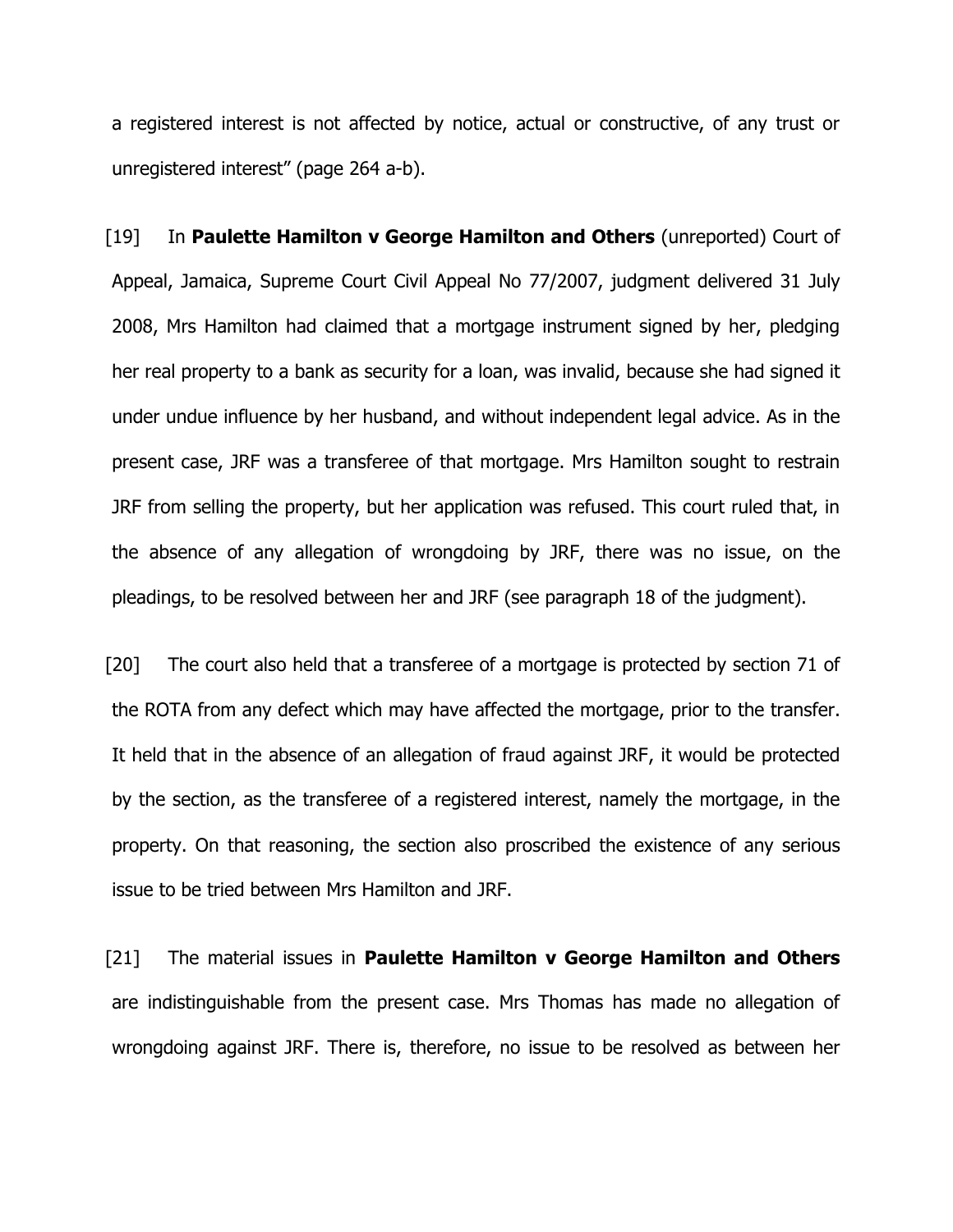and JRF. Additionally, in the absence of fraud on its part, section 71 provides complete protection to JRF, as it is a transferee of the mortgage.

[22] Mr Braham QC submitted, on behalf of Mrs Thomas, that section 71 of the ROTA was not applicable to this case. Learned Queen's Counsel argued that JRF would have acquired the mortgage subject to all its defects. Alternatively, Mr Braham argued, JRF would have acquired the mortgage subject to all equities. He relied, in part, for those submissions, on section 49(f) of the Judicature (Supreme Court) Act. He argued that that section "makes assignment of a debt subject to all equities which the debtor would have against the assignor" (paragraph 19 of his written submissions). Section 71 of the ROTA was subject to section 49(f) of the Judicature (Supreme Court) Act.

[23] It is unnecessary to quote the provisions of section 49(f) of the Judicature (Supreme Court) Act. The submissions of learned Queen's Counsel founder on the express provisions of section 71 of the ROTA, which, was promulgated, in 1889, after section 49(f) which was promulgated in 1880. As has been highlighted in section 71, which has been quoted above, its provisions apply "any rule of law or equity to the contrary notwithstanding".

[24] On those bases, the learned judge's decision not to grant the injunction is correct. Grounds 1(a) and (d) of the counter-notice of appeal, therefore, succeed. This analysis is dispositive of the appeal.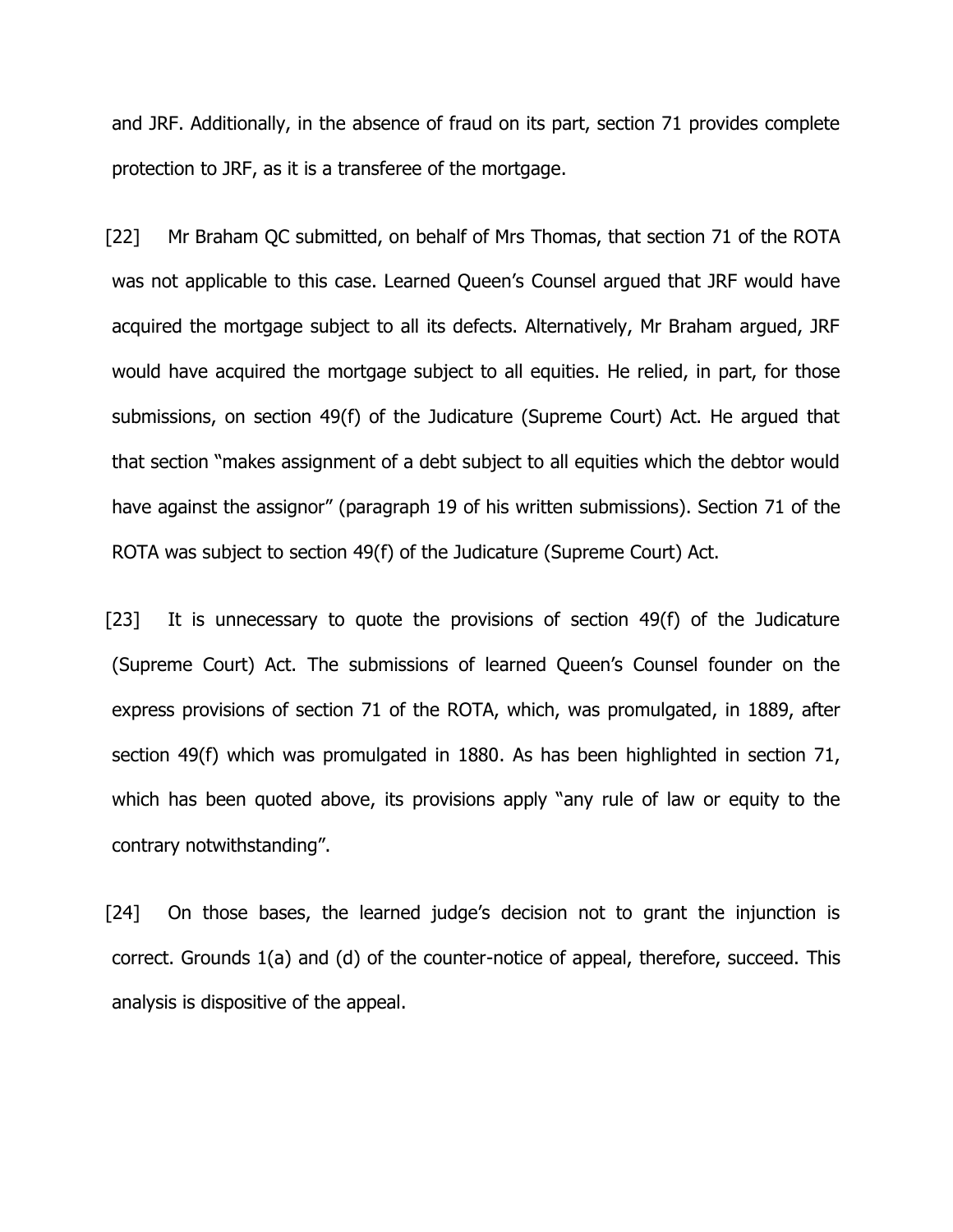# **The adequacy of damages as a remedy**

[25] It is therefore unnecessary to embark on any detailed analysis of the issue of the adequacy of damages in the context of this case. It should, however, be stated, as Mr Braham QC urged on behalf of Mrs Thomas, that the learned judge did make an error in respect of the effect of section 106 of the ROTA.

[26] The learned judge, in dealing with the issue of the adequacy of damages, stated that section 106 prevented the grant of an injunction in this case. She said at paragraph [45] of her judgment:

> "Additionally, I am of the view that the provisions of Section 106 of the [ROTA] apply, and I find that damages would be the only remedy available to [Mrs Thomas]. Section 106 stipulates that where a mortgagee purports to exercise its power of sale contained in a mortgage, the mortgagor's remedy for any wrongful exercise of that power shall be a remedy in damages only."

[27] The learned judge erred in asserting that section 106 applied to a case where the mortgagee had not yet entered into a contract for sale.

[28] Section 106 states, in part:

"If such default in payment, or in performance or observance of covenants, shall continue for one month after the service of such notice, or for such other period as may in such mortgage or charge be for that purpose fixed, **the mortgagee or annuitant, or his transferees, may sell the land mortgaged or charged, or any part thereof**…without being liable to the mortgagor or grantor for any loss occasioned thereby, and may make and sign such transfers and do such acts and things as shall be necessary for effectuating any such sale, and no purchaser shall be bound to see or inquire whether such default as aforesaid shall have been made or have happened, or have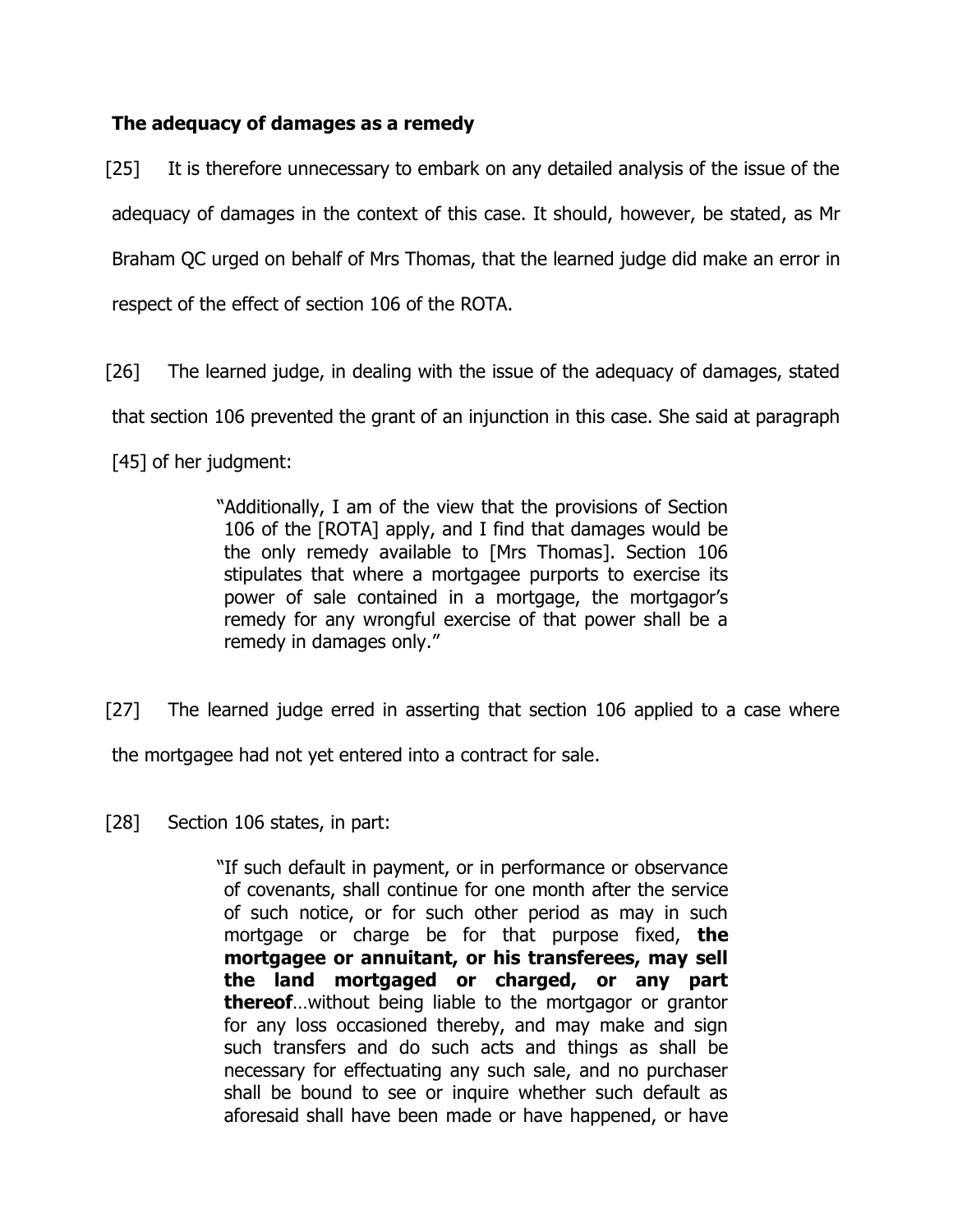continued, or whether such notice as aforesaid shall have been served, or otherwise into the propriety or regularity of any such sale…**and any persons damnified by an unauthorized or improper or irregular exercise of the power shall have his remedy only in damages against the person exercising the power**." (Emphasis supplied)

[29] As has been mentioned above, **Global Trust Ltd and Another v Jamaica Redevelopment Foundation Inc** is authority for the principle that section 106 does not apply to applications for an injunction to restrain a mortgagee from exercising a power of sale. In **Global Trust Ltd and Another v Jamaica Redevelopment Foundation Inc,** that mortgagee, like JRF in this case, had advertised the property for sale by public auction, but had not yet entered into a contract for sale. Similarly, the judge at first instance in that case, relied on section 106 as one of the bases for refusing to grant an injunction to restrain the mortgagee.

[30] Although this court was divided on the outcome of the appeal from that decision,

the panel was unanimous that section 106 did not apply to such circumstances. Panton

P said at paragraph 5 of his minority judgment in that case (page 3):

"The learned judge relied on Section 106 of the [ROTA]. In my view, was in error in so doing. That section is of no relevance to the instant situation as it is aimed at giving protection to a bona fide purchaser, **where there has been a sale by a mortgagee**. The learned judge has apparently jumped well ahead of the determination of the serious issue she found to be in dispute.…" (Emphasis supplied)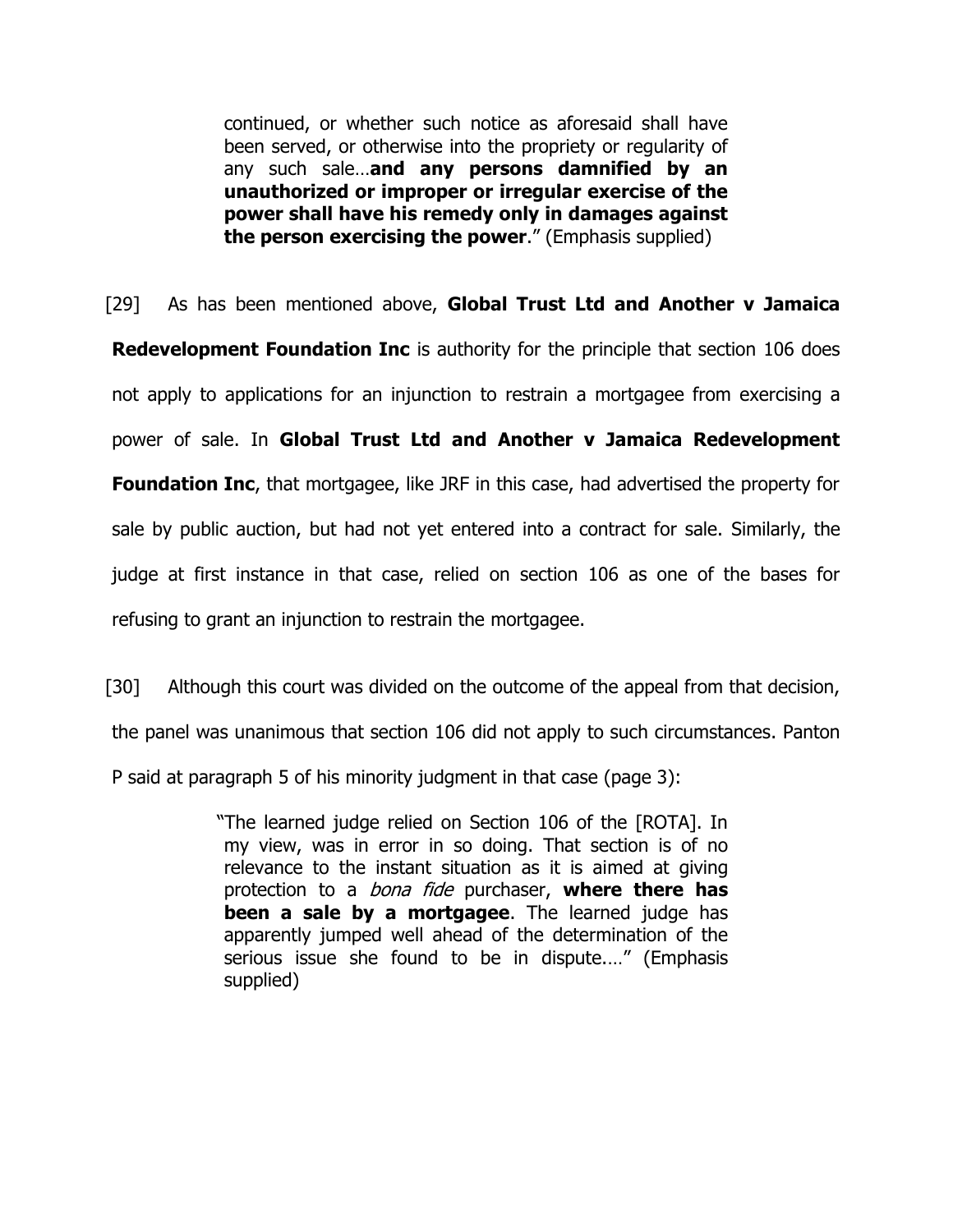[31] Cooke JA took a different approach to the section, from the other members of the panel, but made a similar point about the irrelevance of section 106 to circumstances such as these. He said, at pages 13-14 (paragraph 9), of the judgment:

> "…I agree that section 106 of the [ROTA] was inapplicable to 'the circumstances of the instant case'. That part of section 106 which the learned Judge must have had in mind reads:

> > 'and any persons damnified by an unauthorized or improper or irregular exercise of the power shall have his remedy only in damages against the person exercising the power.'

That part concerns the remedy of a mortgagor when the mortgagee embarked on an 'unauthorised or improper or irregular exercise' of the power of sale. Accordingly the excerpted portion (supra) is not relevant as to whether or not an injunction should be granted to restrain the mortgagee from exercising the power of sale. **It is relevant after the power of sale has been exercised**...." (Emphasis supplied)

[32] Harris JA was the other member of the panel in that case. She also found that it

did not apply. She said, in part, at page 25 of the judgment:

"It is clear that the provisions of section 106 seek ultimately to protect a bona fide purchaser for value. Where a mortgagee enters into a contract of sale with the purchaser, wrongly exercising his powers of sale, a right to damages is reserved to the purchaser against the mortgagee. **The statutory provision would, therefore, be inapplicable in the circumstances of the present case**." (Emphasis added)

[33] Mrs Minott-Phillips QC, on behalf of JRF, argued that the learned judges were not correct in their interpretation of the section. She submitted that section 106 of the ROTA does not provide protection to anyone at all. Learned Queen's Counsel argued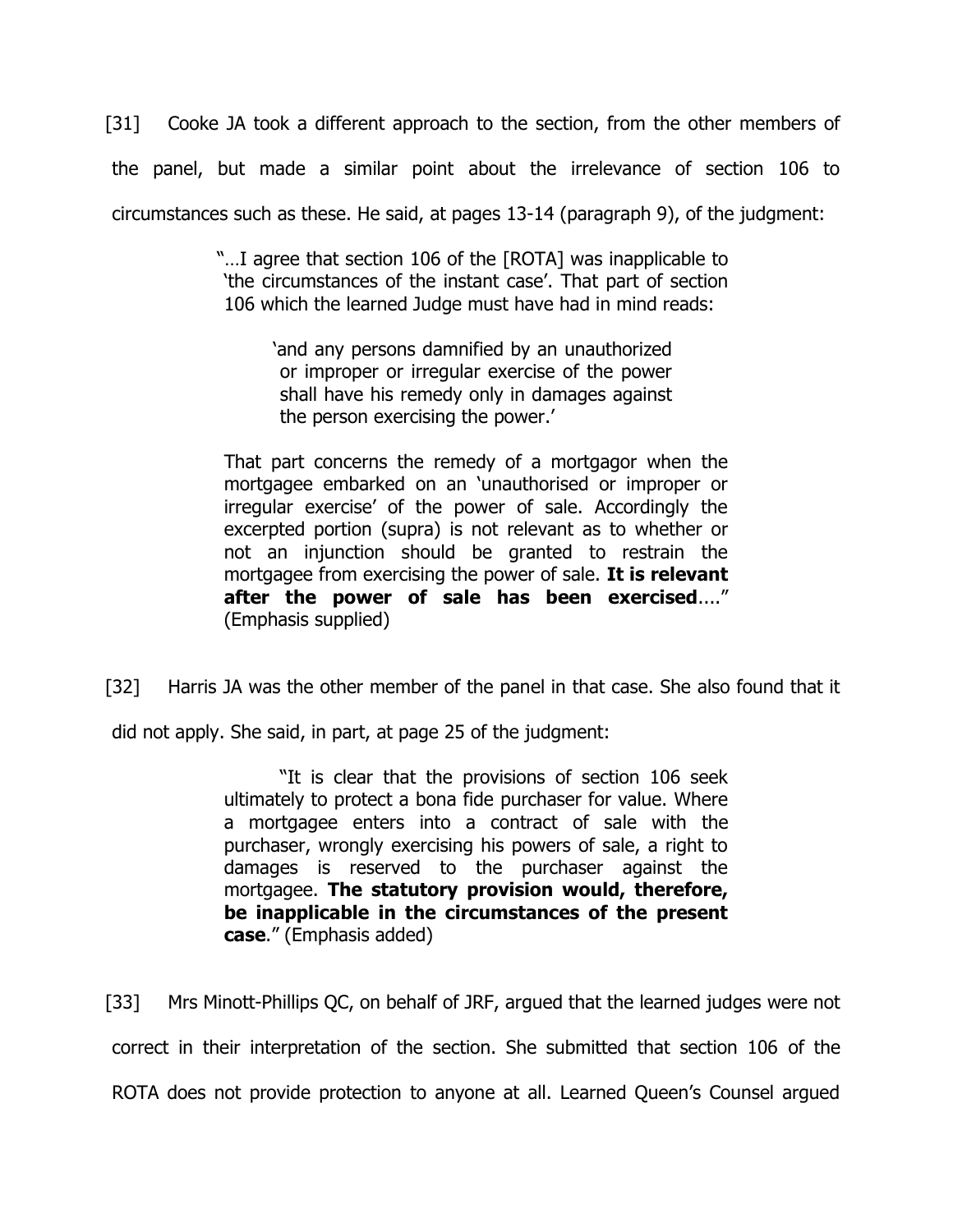that the section only states that the only remedy available to a person, damnified by the sale, is damages. Ms Scott, on behalf of MSB and Finsac, supported those submissions.

[34] Although it is not strictly necessary to decide which of the contending views of the panel in **Global Trust Ltd and Another v Jamaica Redevelopment Foundation Inc** is correct, Cooke JA's approach, with respect, seems to be the more appropriate assessment of section 106 for the purposes of this issue. The person who would be the complainant, in the event of a sale by the mortgagee, would be, undoubtedly, either the mortgagor or a person claiming through the mortgagor. Neither a sale nor a contract for a sale of the registered property will be set aside, without more (see **Waring v London and Manchester Assurance Company Ltd** [1934] All ER Rep 642 and **Lloyd Sheckleford v Mount Atlas Estate** (unreported) Court of Appeal, Jamaica, Supreme Court Civil Appeal No 148/2000, judgment delivered 20 December 2001). The purchaser, consequently, will have his bargain fulfilled. The result will be that the mortgagor, or a person claiming through the mortgagor, will be the party damnified by an improper sale. The remedy given, by section 106 of the ROTA, to the mortgagor, in those circumstances, is a claim for damages.

[35] This conclusion is consistent with the recent decision of this court in **Aspinal Wayne Nunes v Jamaica Redevelopment Foundation Inc** [2019] JMCA Civ 20. The circumstances of that case are materially similar to those in this case, that is, there was an application for an injunction, where no contract for sale had yet been made. Morrison P, in his usual clear style, explained that section 106 is inapplicable in such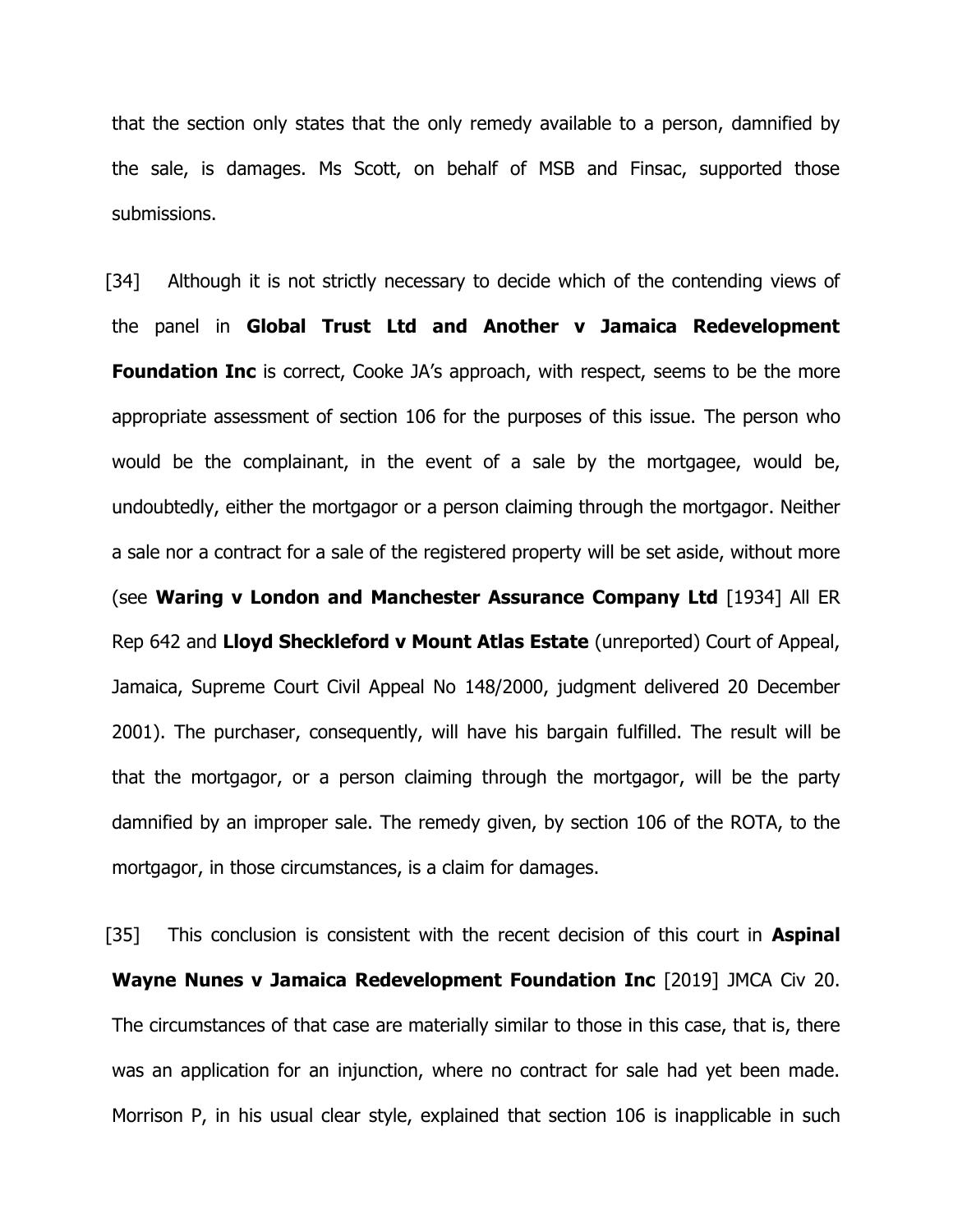circumstances. In his judgment, with which the other members of the panel agreed, Morrison P said at paragraph [70] of his judgment:

> "Accordingly, section 106 will not necessarily foreclose the grant of an interim injunction in every case in which there is a dispute between mortgagor and mortgagee. To the contrary, as the language of the section itself and both **Sheckleford** and **Global Trust** make clear**, the limitation in section 106 only applies to cases in which the mortgagee has in fact exercised the power of sale by entering into an agreement for sale of the mortgaged property to a bona fide purchaser**." (Emphasis added)

[36] Apart from that correction of the learned judge's reasoning, in respect of section 106, it is unnecessary to consider any of the other grounds of Mrs Thomas' grounds of appeal.

# **Conclusion**

[37] The provisions of section 71 of the ROTA are dispositive of this appeal. The section provides JRF with absolute protection from any action by Mrs Thomas. JRF, being a transferee of the mortgage, and Mrs Thomas having no complaint against JRF, apart from the fact that it is seeking to exercise a power of sale contained in the mortgage, there is no serious issue to be tried between them. She, therefore, could not pass the first test provided by **American Cyanamid**. Consequently, the learned judge correctly refused the injunction.

[38] It is for those reasons that I agreed that the appeal ought to be dismissed. The reasoning also means that the counter-notice of appeal has succeeded in part. I would grant JRF one-third of its costs in relation to the counter-notice of appeal.